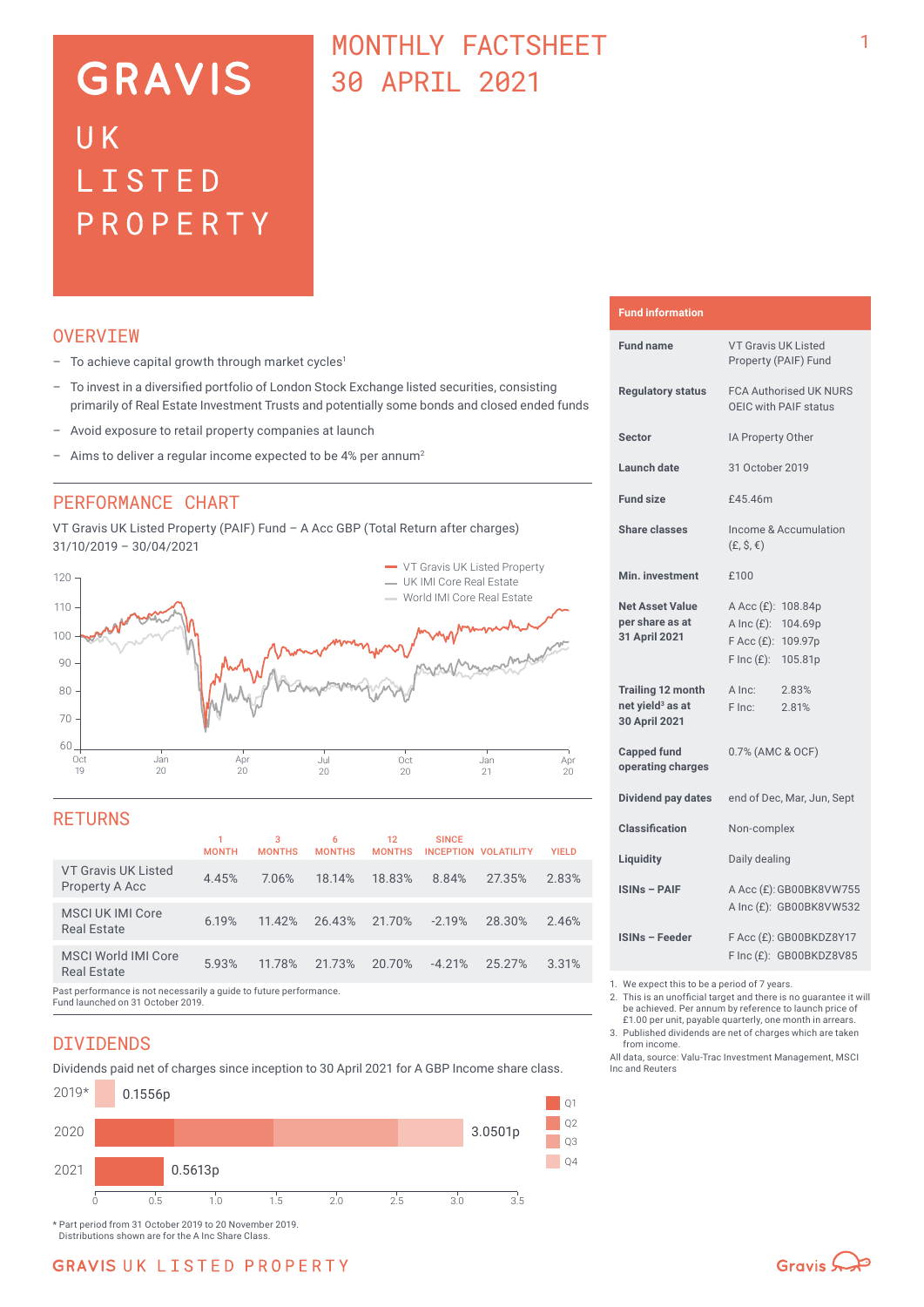## **GRAVIS** UK **LISTED** PROPERTY

## MONTHLY FACTSHEET 30 APRIL 2021

## FUND ADVISER'S REPORT

The Investment Adviser actively monitors climate change risk within the Fund and seeks to mitigate this risk through investing in REITs that increasingly own energy efficient assets

Over the course of April 2021, the NAV of the Fund increased by 4.45% (A Acc GBP), the sixth consecutive month of positive performance and a reflection of the continuing positive investor sentiment surrounding the strong socio-economic mega trends to which the Fund is exposed. Since launch the Fund's NAV has increased by 8.84%, outperforming both the UK real estate index<sup>1</sup>, which has declined by 2.19%, and the global real estate index<sup>2</sup> which has declined by 4.21%.

As the war against the coronavirus pandemic shows signs of being won, it is likely that attention will return to climate change, arguably the biggest long-term challenge facing humanity, and one that is becoming increasingly important in determining the investment prospects for real estate assets. With the built environment contributing approximately 40% of the UK's carbon footprint, real estate investment trusts (REITs) are increasingly demonstrating their commitment and expertise towards making a meaningful contribution to reducing this environmental impact.

One of our preferred measures of environmental performance is the Energy Performance Certificate (EPC). Mandated by HM Government, EPC certificates rate properties on a scale running from A+ to G. These certificates have increasingly important investment implications for commercial real estate.

The government has set a target of reaching a minimum B rating for commercial properties by 2030 – an ambitious target considering c.62% of commercial real estate is currently rated lower than  $C^3$ . To progress towards this goal, the government requires commercial properties to have at least an E rating by 2023, and HM Government are proposing increasing the minimum to a C rating by 2027. As a result, lower rated properties not only represent a potential risk to the environment, but also increasingly, an investment risk with potentially lower occupancy levels and higher maintenance capex. Simply put, the obsolescence risk of older buildings is likely to increase.

There is growing evidence of a trinity of green investment forces at play within the real estate market. Firstly, there are signs that the larger and more sophisticated property investors already favour purchasing more environmentally friendly buildings. Second, in the occupier market, there is emerging evidence of a brown discount in estimated rental values for lower quality buildings. And third, within the capital markets there is clear evidence that both the providers of equity capital (e.g. investors in REITs) and debt capital (e.g. banks) are rewarding property companies that target tangible improvements in both energy efficiency. and broader environmental sustainability, with a lower cost of financing.

Since inception, the Fund has actively taken steps to minimise obsolescence risk by investing in companies that typically own higher EPC rated assets or have a clear strategy to improve the overall EPC rating of their portfolios. Based upon proprietary research the Investment Adviser estimates that currently over 70% of the portfolio is rated C or higher, far better than the overall market. Within the portfolio, GCP Student, an owner of purpose-built student accommodation buildings, already meets the 2030 target with 100% of its assets rated either A or B; Helical, an owner and developer of modern office buildings, reports that 96% of its assets rated are A or B; and Target Healthcare, an owner of care homes, highlights that 86% of its estate is rated A or B.

Looking to the future, energy efficient buildings may well end up producing better risk adjusted returns due to the positive effects from green investment forces, combined with lower capex requirements. On this basis, the Fund will maintain its preference for investing in those companies that own the better buildings.

#### Matthew Norris, CFA

Investment Adviser Gravis Advisory Ltd matthew.norris@graviscapital.com

#### **Investment Adviser**

Gravis Advisory Limited is owned and managed by Gravis Capital Management Ltd ("Gravis"). Gravis was established in May 2008 as a specialist investor in property and infrastructure and now manages c.£3.5bn of assets in these sectors in the UK. Gravis Advisory Limited is also the Investment Adviser to the c.£745m VT Gravis UK Infrastructure Income Fund and the c.£285m VT Gravis Clean Energy Income Fund.

#### **Fund Advisers**

**Matthew Norris, CFA** is the lead adviser to the VT Gravis UK Listed Property Fund.

Matthew has more than two decades investment management experience and has a specialist focus on real estate securities.

He served as an Executive Director of Grosvenor Europe where he was responsible for global real estate securities strategies. He joined Grosvenor following roles managing equity funds at Fulcrum Asset Management and Buttonwood Capital Partners.

Matthew holds a BA (Hons) degree in Economics & Politics from the University of York, the Investment Management Certificate and is a CFA charterholder.

He also provides expert input to research projects run by EPRA, which focus on the importance of emergent real estate sectors.

**Nick Barker** is the strategic adviser to the fund. Nick is the lead manager of the c.£1bn GCP Student Living REIT.

He is a qualified member of RICS and headed up the Alternative Property division at Schroders. Nick joined Gravis in 2016 and has accumulated over 16 years of investment experience in the property sector.

1. MSCI UK IMI Core Real Estate Net Total Return GBP.

Local Government.

2. MSCI World IMI Core Real Estate Net Total Return GBP. 3. Non-domestic buildings issued with an EPC rating up until the end of 2020, Ministry of Housing Communities and

## CORRELATION, PERFORMANCE AND VOLATILITY COMPARISON

#### 31 October 2019 – 30 April 2021

|                                               | <b>CORRELATION</b>              | <b>RETURN</b> | <b>VOLATILITY</b> | <b>YIELD</b> |
|-----------------------------------------------|---------------------------------|---------------|-------------------|--------------|
| VT Gravis UK Listed Property Fund (A GBP Acc) | $\hspace{0.1mm}-\hspace{0.1mm}$ | 8.8%          | 27.3%             | 2.83%        |
| <b>MSCI UK IMI Core Real Estate</b>           | 0.79                            | $-2.2%$       | 28.3%             | 2.46%        |
| MSCI World IMI Core Real Estate               | 0.52                            | $-4.2%$       | 25.3%             | 3.31%        |

Past performance is not necessarily a guide to future performance.